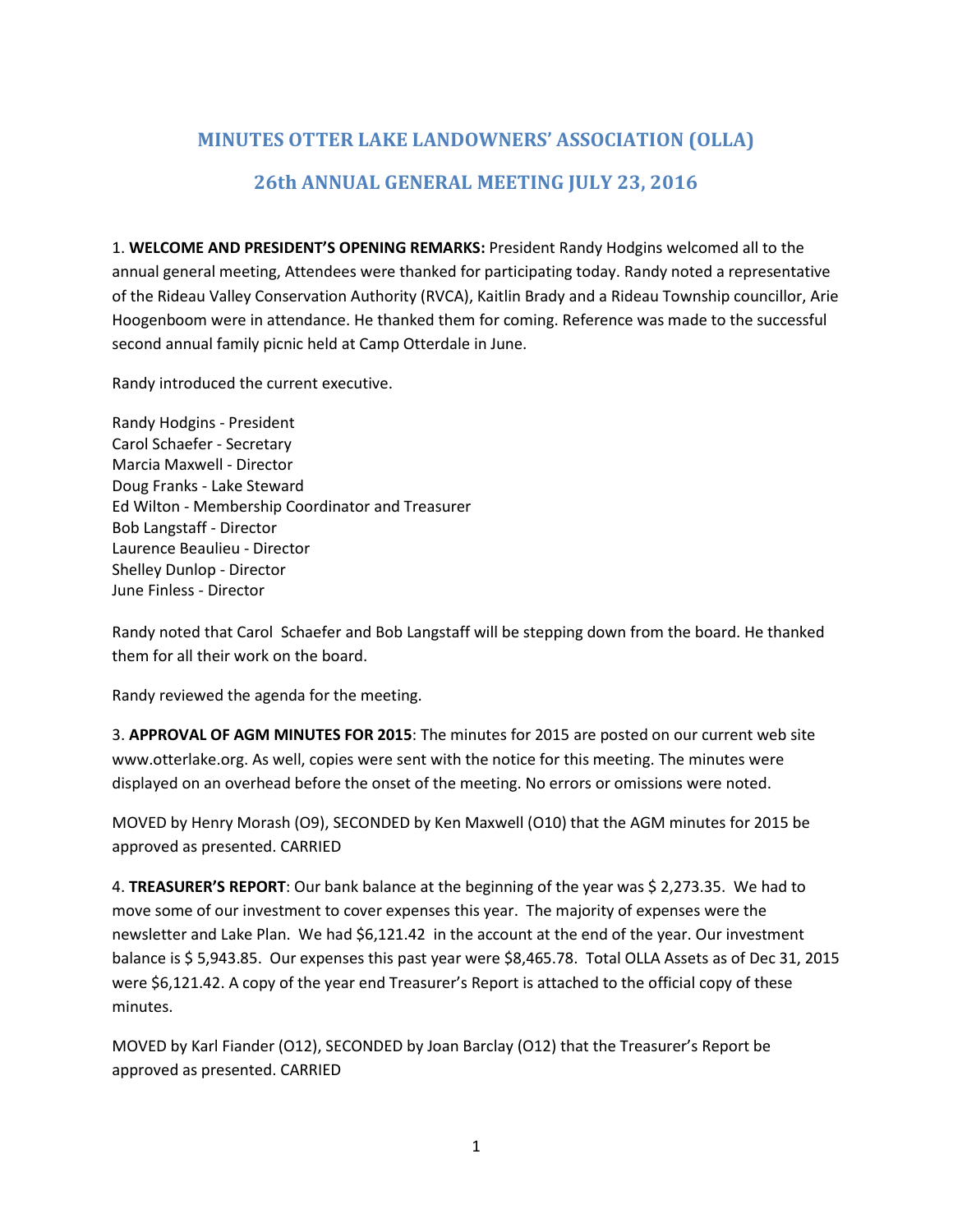5. **CALL FOR ELECTION OF DIRECTORS**: Randy led this portion of the agenda. He noted that the Directors meet 4 or 5 times a year and follow Roberts Rules for Director Meetings. First meeting is held in August to select executives and other secondary duties. All directors have a voice. Every director has one vote. He noted any current member of OLLA is eligible to run for office. We would like to have new people on the board with new ideas and different backgrounds. We currently have no representation from the north and south ends of the lake, It would be good to have representation on the board from these areas.

There were 9 directors last year. Directors have a 3 year term. Today we are going to vote for 5 people – Ed and Marcia are willing to return for another 3 year term. Jeff Brown from Camp Otterdale is interested in putting his name forward as a new director. And, Susan Thum from Road 10 put her name forward as a new director as well.

Randy called for any additional nominations, three times, and with no additional nominations, closed the nominations for those standing.

All of the above was voted for and approved as directors for a three year term.

A thank you was expressed to all for offering their time and service. As well, it was noted that if there were others interested in being a Director, they should contact Randy.

### 6. **VOTE ON BY-LAW AMENDMENTS**:

The OLLA Board of Directors reviewed the OLLA Constitution and Bylaws this year and proposed some amendment recommendation to provide additional information, clarification and updates to improve the operation of OLLA.

Bylaw Amendment Recommendations included:

1. To decrease the minimum number of Directors from seven to five, so the Board is consisted of not less than five and not more than ten Directors.

MOVED by Ken Maxwell (O10), SECONDED by Judy Hodgins (O12) that the Bylaw Amendment be approved. CARRIED

2. To clarify the language in the Bylaws so that OLLA Board of Directors are referred to as Directors

MOVED by Susan Thum (O10), SECONDED by Ken Maxwell (O10) that the Bylaw Amendment be approved. CARRIED

3. To add descriptions for the OLLA Officer Roles of President, Secretary, Treasurer, Lake Stewart, Past President and Vice President.

MOVED by Henry Morash (O9), SECONDED by Ted Duffin (O6) that the Bylaw Amendment be approved. CARRIED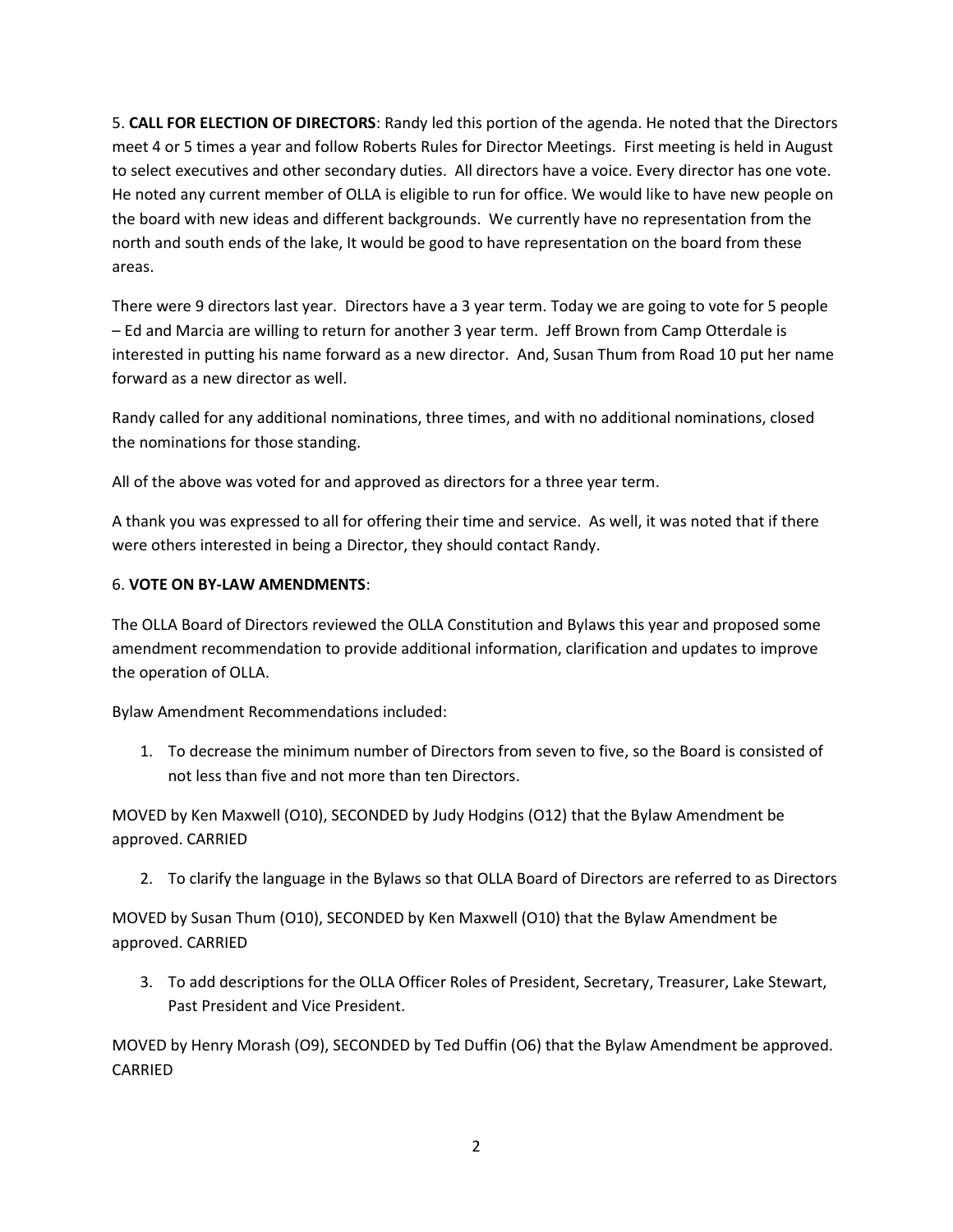4. To change the quorum requirements for the OLLA Board to transact OLLA business from sixty (60) percent to fifty (50) percent of the elected Directors.

MOVED by Nancy McCart (O8A), SECONDED by Doug Powell (O8A) that the Bylaw Amendment be approved. CARRIED

5. To ensure that all motions passed by the Board are determined by a simple majority of the votes cast.

MOVED by Gina Lewis (O12), SECONDED by Dolly Smith (O1B) that the Bylaw Amendment be approved. CARRIED

6. To clarify yearly meeting requirement to show that the OLLA Board of Directors will meet a minimum of three times per year.

MOVED by Ken Maxwell (O10), SECONDED by Joan Barclay (O12) that the Bylaw Amendment be approved. CARRIED

7. To allow Directors to be involved in decision-making when needed between scheduled meetings by allowing a vote to be orchestrated by email.

MOVED by Susan Thum (O10), SECONDED by Henry Morash (O9) that the Bylaw Amendment be approved. CARRIED

A copy of the detailed bylaw amendments is attached to the official copy of these minutes.

# **7. LAKE STEWARD'S REPORT**:

As Lake Steward, Doug's role is monitoring water quality, etc. on the lake in collaboration with RVCA.

Doug Franks showed water quality reports from 2015 and highlighted that Otter Lake had a few values for Phosphorus that were a little high – we had some values of 20 or 30 instead of the usual 10. The average of all readings had a level of 12. However, if we ignore the outliers, the average is back to 10. Our overall water quality metric levels are quite good. Whatever we are doing or not doing, it is working well for the quality of water on Otter Lake.

It is expected that the drought status reported for the Rideau River watershed will be go from minor to moderate severity within the week, with an expectation of a deepening drought if the lack of rain continues.

Doug reported that he feels that the low water levels in Otter Lake is severe for Otter Lake. Water levels has decreased by more than half a meter in the lake since the high levels of spring. This is probably the lowest water level we have seen since 2005.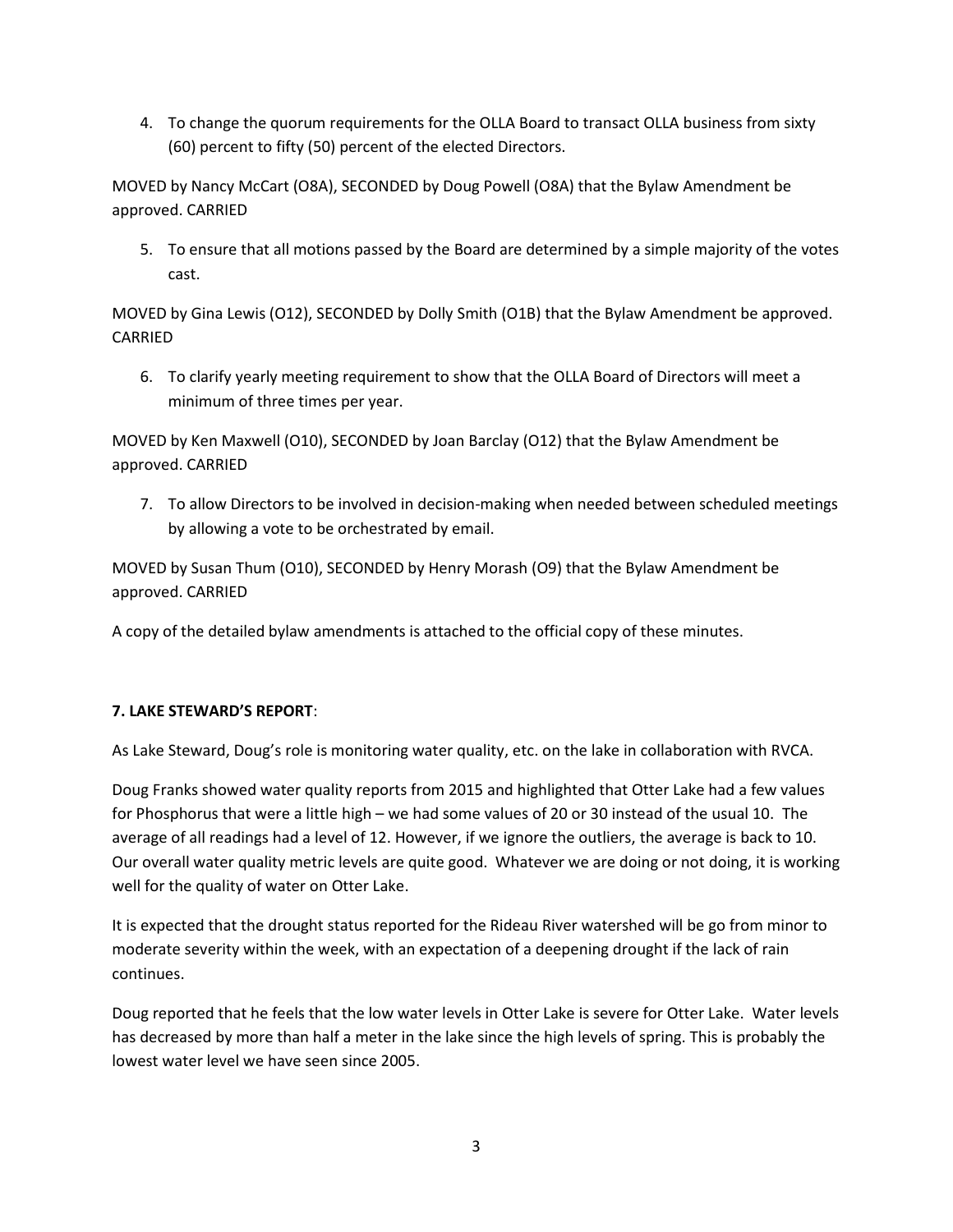Doug provided an update on the Otter Lake Loon Survey that we have been participating in since 2012. Our lake usually has 4 pair each year, sometimes 5. We have at least four pairs this year.

Doug reported that he expected the number of chicks would be lower this year due to water levels lowering drastically during the hatching period. However, we have observed loon pair #3 has 1 chick and loon pair #2 has 2 chicks. So, at least 2 loon pairs out of 4 have chicks this year.

Karl Fiander and Doug Franks reported on their progress on establishing the status of the wetlands surrounding our lake. It was discovered that MNRF had classified most of the wetlands around Otter Lake as provincially significant 5-6 years ago. Mike Dyer at Rideau Lakes Township has committed to updating the township maps to reflect these classifications. This classification with the township will help protect the wetlands from significant development.

# **8. LAKE PLAN UPDATE**:

Laurence introduced that the purpose of today's Lake Plan update was to provide the status on the eight theme areas that have been divided into five sub-committees and their 2016 priority action items. Each sub-committee then reported on their priority action items and the outcomes achieved this year.

Highlights included:

Water Quality, Water Levels and Shoreline Health & Protection Sub-Committee:

- Expansion of water testing sites to include Barker's Creek and Road 06/07 creek.
- RVCA brochures on Septic Systems were delivered to cottages as part of the Septic System Surveys.
- A standard water level measuring location on the lake was established to function as the "benchmark" water level
- In May 2016, cottage owners received a mailing on how to access their private personalized shoreline assessment report from Watersheds Canada as part of their Love Your Lake program.

Aquatic Plants Sub-Committee:

- With RVCA, a survey of aquatic plants in Otter Lake was conducted in July.
- "Invasive Species Update Prevention is the Intention" article was written for February 2016 OLLA Newsletter
- Education presentation on Indigenous and Invasive Aquatic Plan, Algae Blooms and Aquatic Plant Removal was presented at OLLA picnic in June and Aquatic Plant information was posted on OLLA website

Social and Recreational sub-Committee

- Second annual OLLA Family Day picnic held on June 5, 2016 at Camp Otterdale
- Raffle prizes donated by sponsors helped raise \$140 for the Camp Otterdale Send-A-Kid-To-Camp fund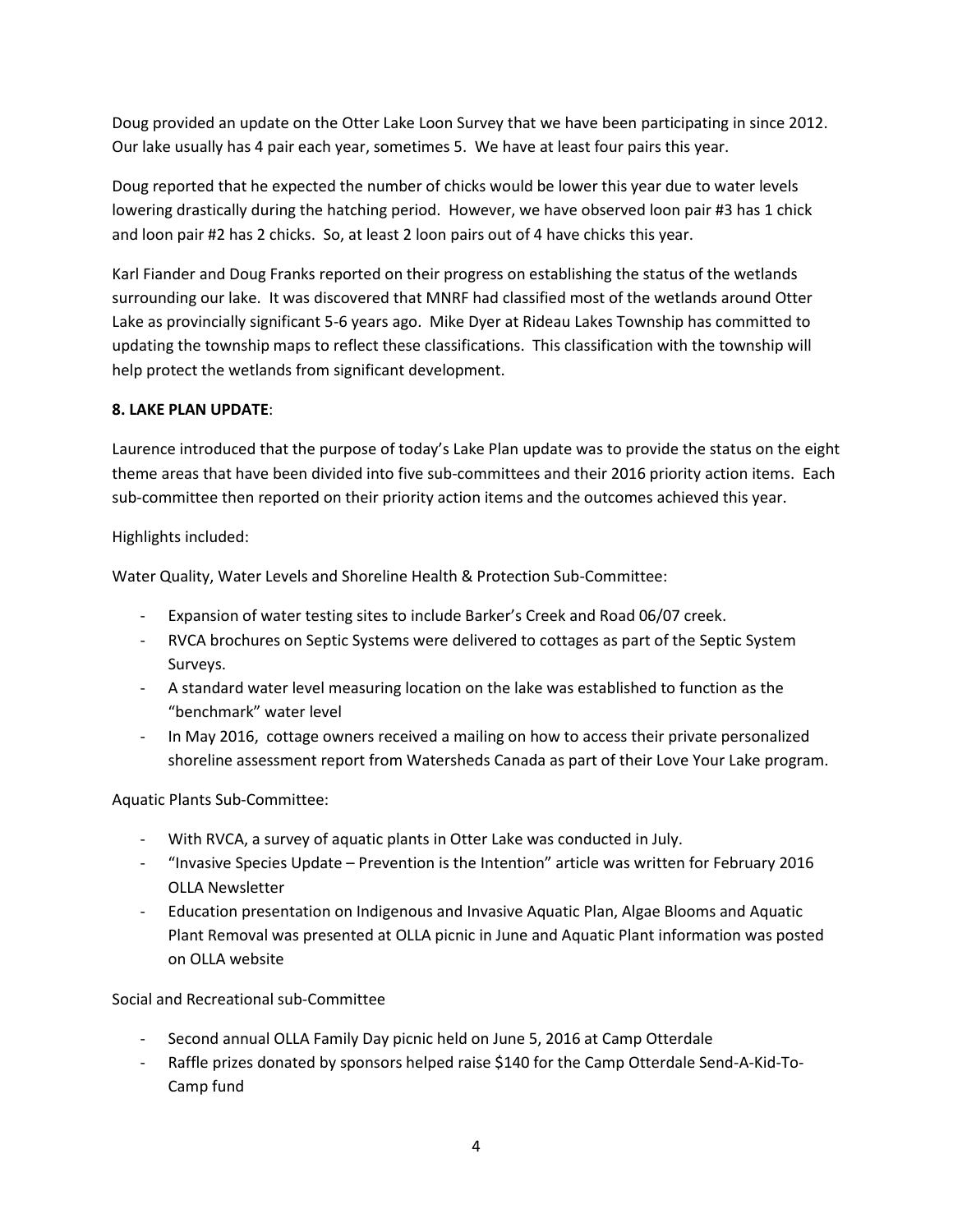Fish and Wildlife Sub-Committee

- Survey of fish spawning areas in Otter Lake conducted with RVCA in June 2016.
- OLLA newsletter articles written on invasive species and fish spawning
- Link to MNRF Fish ONLINE Fish Identification database posted on OLLA website

On-Site Sewage Systems and Development Control Sub-Committee

- Conducted septic system surveys and system site evaluations for Otter Lake
- Bylaw was introduced by Councillor Hoogenboom to introduce mandatory septic inspections
- Researched wetland classification for Otter Lake and submitted MNRF Otter Lake wetland classifications to Rideau Lakes Township for inclusion on township maps.
- Conducted preliminary investigations on groundwater

### 9. **RVCA Presentation**:

Kaitlin talked about the recent Otter Creek and Middle Rideau Subwatershed report. RVCA has an overview pamphlet and in depth report on Otter Creek available.

She reported that most of our watershed has a fair rating – and that rating indicates how sensitive Otter creek and watershed is to nutrients entering the water. Otter Lake has some elevated ph levels and there are some elevated nutrients and high ecoli and metals in areas of Otter creek.

Kaitlin also shared that the RVCA has a shoreline planting program that landowners on Otter Lake can access to add native plants to their property to help reduce nutrient induction into the lake. Owners can contact RVCA to take advantage of this planting program. More information is available on the RVCA website.

RVCA also wanted to let us know that the invasive species "Spiny Waterflea" has been found in Rideau Lakes system, and asked us to remind boaters to ensure they pressure wash their boat and equipment or leave boat and equipment in hot sun for 5-7 days prior to launching their boat in Otter Lake to ensure any invasive species are dead and are not introduced into our lake.

Kaitlin mentioned the Fish and Wildlife Habitat Enhancement projects that RVCA has done with Otty Lake, specifically the Brush Bundles project and the Bird Nesting Box project that RVCA would be happy to help us implement at Otter Lake. More information about these projects is available on the RVCA website.

# 10**. OTHER BUSINESS:**

• Arie Hogenbloom from the Township of Rideau Lakes thanked the Otter Lake Landowners' Association for the great work we do. He expressed his appreciation for the updates we provide on Otter Lake activities and the ongoing communication we have with the township. He brought greetings from Ron Holman and other council members. In terms of issues we may be interested in, Arie noted that the 100 mandatory septic inspections per year being implemented by the township are targeting areas where